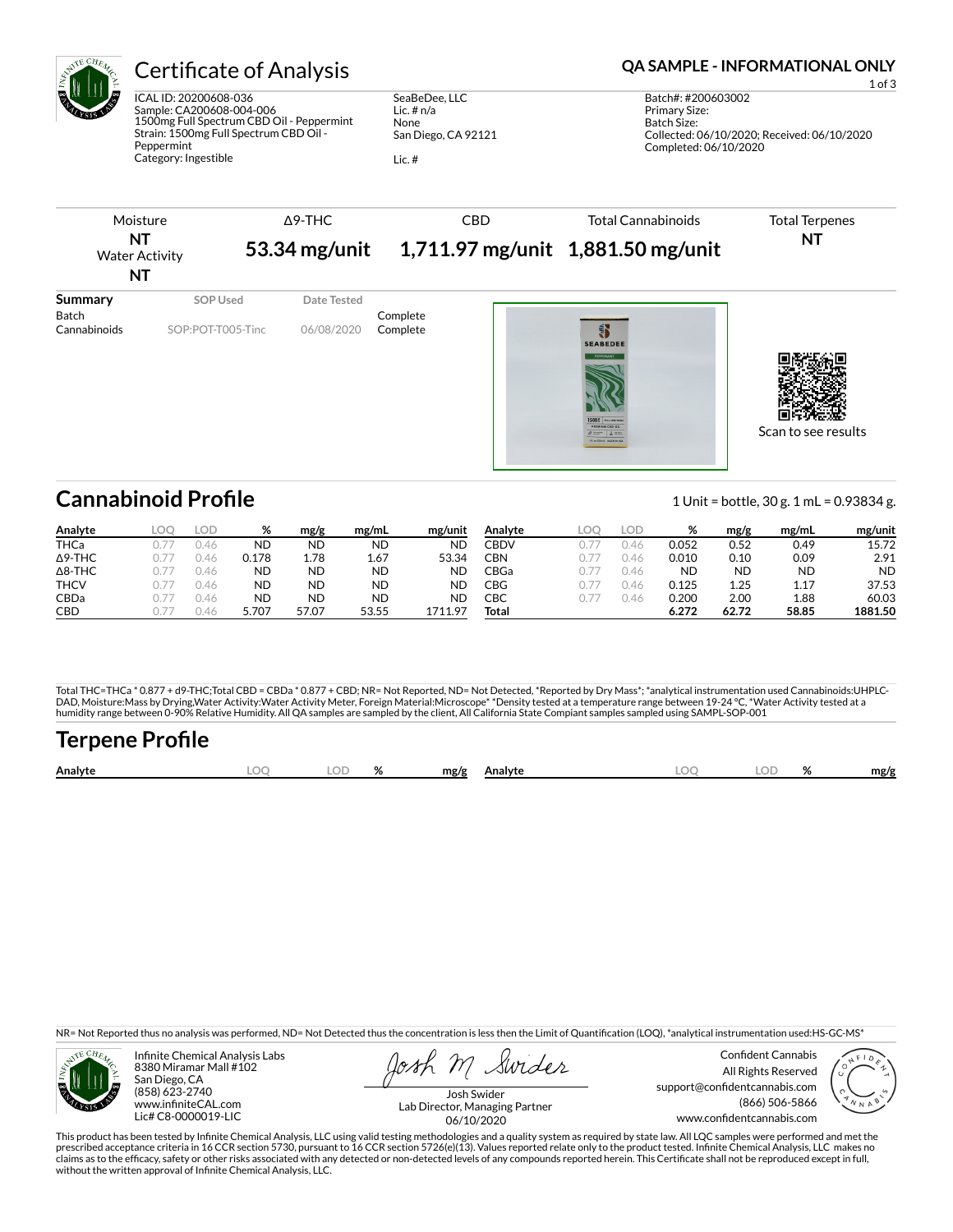

SeaBeDee, LLC Lic. # n/a None San Diego, CA 92121

Lic. #

## Certificate of Analysis **Certificate of Analysis QA SAMPLE - INFORMATIONAL ONLY**

2 of 3 Batch#: #200603002 Primary Size: Batch Size: Collected: 06/10/2020; Received: 06/10/2020 Completed: 06/10/2020

## **Residual Solvent Analysis**

|--|

NR= Not Reported thus no analysis was performed, ND= Not Detected thus the concentration is less then the Limit of Quantification (LOQ),\*analytical instrumentation used=HS-GC-MS\*

### **Heavy Metal Screening**

| <b>LOC</b> | <b>LOD</b> | Limit | Status |
|------------|------------|-------|--------|
|            |            |       |        |

NR= Not Reported thus no analysis was performed, ND= Not Detected thus the concentration is less then the Limit of Quantification (LOQ), \*analytical instrumentation used:ICP-MS\*

## **Microbiological Screening**

| . |  |
|---|--|
|   |  |

ND=Not Detected; \*analytical instrumentation used:qPCR\*



Infinite Chemical Analysis Labs 8380 Miramar Mall #102 San Diego, CA (858) 623-2740 www.infiniteCAL.com Lic# C8-0000019-LIC

Josh M Swider

Confident Cannabis All Rights Reserved support@confidentcannabis.com (866) 506-5866 www.confidentcannabis.com



Josh Swider Lab Director, Managing Partner 06/10/2020

This product has been tested by Infinite Chemical Analysis, LLC using valid testing methodologies and a quality system as required by state law. All LQC samples were performed and met the prescribed acceptance criteria in 16 CCR section 5730, pursuant to 16 CCR section 5726(e)(13). Values reported relate only to the product tested. Infinite Chemical Analysis, LLC makes no<br>claims as to the efficacy, safety o without the written approval of Infinite Chemical Analysis, LLC.